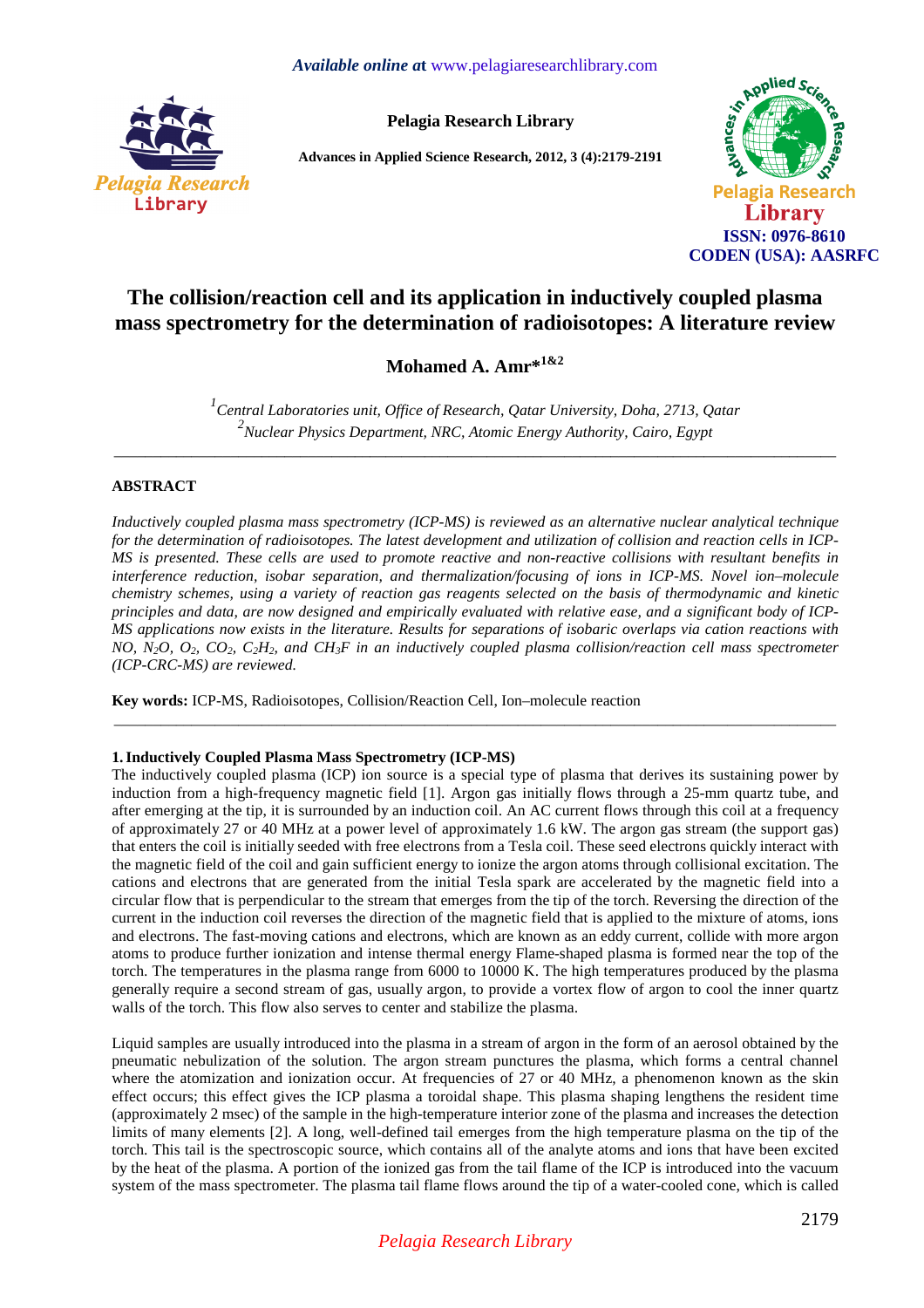the sampler. The gas from the ICP is extracted through a small aperture (0.4-0.8 mm) that is drilled into the cone and into the first (expansion) stage that operates at a pressure of approximately 1 torr. The central orifice of the conical skimmer is located behind the sampler at an appropriate position for transmitting as much of the sampled beam as possible into a second vacuum chamber. The pressure in the second chamber is sufficiently low (approximately 5 x  $10<sup>-4</sup>$  torr) and the mean free path is sufficiently long for the ion lenses to collect, focus and transmit the ions to the mass analyzer. The ions delivered from the ICP source are accordingly focused by the electrostatic lenses. After the ions enter the mass spectrometer, they are separated by their mass-to-charge ratio.

 *\_\_\_\_\_\_\_\_\_\_\_\_\_\_\_\_\_\_\_\_\_\_\_\_\_\_\_\_\_\_\_\_\_\_\_\_\_\_\_\_\_\_\_\_\_\_\_\_\_\_\_\_\_\_\_\_\_\_\_\_\_\_\_\_\_\_\_\_\_\_\_\_\_\_\_\_\_*

A quadrupole mass filter is the most commonly used filter in mass spectrometers. This filter consists of four rods (approximately 1 cm in diameter and 15-20 cm long) that are arranged in perpendicular pairs. Alternating AC and DC voltages are applied to opposite pairs of the rods, which allow the ions with a single mass-to-charge ratio  $(m/z)$ to pass through the rods to the detector at a specific point in time. The settings are altered for each specific m/z, and they are switched at a very rapid rate. Consequently, the quadrupole mass filter can separate up to 2400 amu (atomic mass units) per second [3].

Quadrupole mass filters used in ICP-MS have resolutions of almost one atomic mass unit [2]. This resolution is sufficient for most routine applications. However, there are some situations in which this resolution is not sufficient for separating overlapping polyatomic or isobaric interferences from the elemental isotope of interest. Thus, the use of high resolution (HR) or sector field (SF) mass spectrometers has become more common in ICP-MS; these instruments allow the user to eliminate or reduce the effect of interferences due to mass overlap. In this type of instrument, both a magnetic sector and an electric sector are used to separate and focus the ions. The magnetic sector is dispersive with respect to both ion energy and mass and focuses all of the ions with diverging angles of motion that emerge from the entrance slit of the spectrometer. The electric sector is dispersive only to ion energy and focuses the ions onto the exit slit. This type of an arrangement is called a double-focusing high resolution mass spectrometer [3].

Recently, ICP-MS has become a favored technique for the fast and accurate determination of trace and ultratrace elements in many matrices due to its low sample consumption, high sensitivity, excellent precision, and potential for multi-element analysis [4]. However, isobaric and polyatomic interferences can significantly affect the accuracy of ICP-MS analyses, especially for radioisotopes. Suppression of these interferences has been the subject of many studies, which have been reviewed elsewhere [5]. The reduction of polyatomic interferences can be accomplished using direct (instrumental) and indirect (sample preparation and treatment) techniques. However, sector field ICP-MS (ICP-SFMS) cannot resolve all interference problems, especially when a resolution higher than 10000 is required to separate the analyte from the interference. This is the case for numerous interferences, such as  ${}^{87}Rb/{}^{87}Sr$ ,  $^{90}Zr/^{90}Sr$ , and  $^{137}Ba/^{137}Cs$ .

As an alternative to ICP-SFMS, quadruple ICP-MS with a collision/reaction cell (ICP-CRC-QMS) has been proposed as a method to reduce background noise and improve sensitivity for isotopic and trace analyses [6]. The collision-reaction cell has previously been used to eliminate one or more interfering species (isobaric or polyatomic) that limit the analysis of selected isotopes [7]. To accomplish this goal, a reacting gas injected into the cell must ideally react with the interfering species without further reaction with the analyte of interest [8]. This reacting gas can be selected on the basis of thermodynamic and kinetic data. Based on studies of ion kinetics, dynamics, and thermochemistry, gas-phase reaction chemistry can be used to overcome polyatomic interferences without significant reduction in sensitivity [9].

## **2.Interferences**

The interferences that occur in inductively coupled plasma mass spectrometry can be divided into two sources, polyatomic ions and isobaric overlap. These interferences can significantly affect the determination of radioisotopes at trace and ultra-trace level.

#### **2.1 Polyatomic ions**

Polyatomic ions result from the short-lived combination of two or more atomic species, e.g., ArO<sup>+</sup>. Argon, hydrogen and oxygen are the dominate species present in the plasma, and these species may combine with each other or with elements from the analyte matrix. The major elements present in the solvents or acids used during sample preparation (e.g., N, S, and Cl) also participate in these reactions. The extent of polyatomic ion formation, and thus the effective interference problems, depend on many factors, including extraction geometry, operating parameters for the plasma and nebulizer systems and most importantly, on the sample matrix [10]. Most of the polyatomic ions can be resolved from the analyte by setting the mass spectrometer at high resolution. Figure 1 shows the spectrum at  $m/z = 56$  when 100 ppb of iron standard solution is aspirated. A gross peak was observed in low resolution mode  $(m/\Delta m = 300)$ , but the <sup>56</sup>Fe isotope was resolved in high resolution mode (m/ $\Delta m = 5000$ ).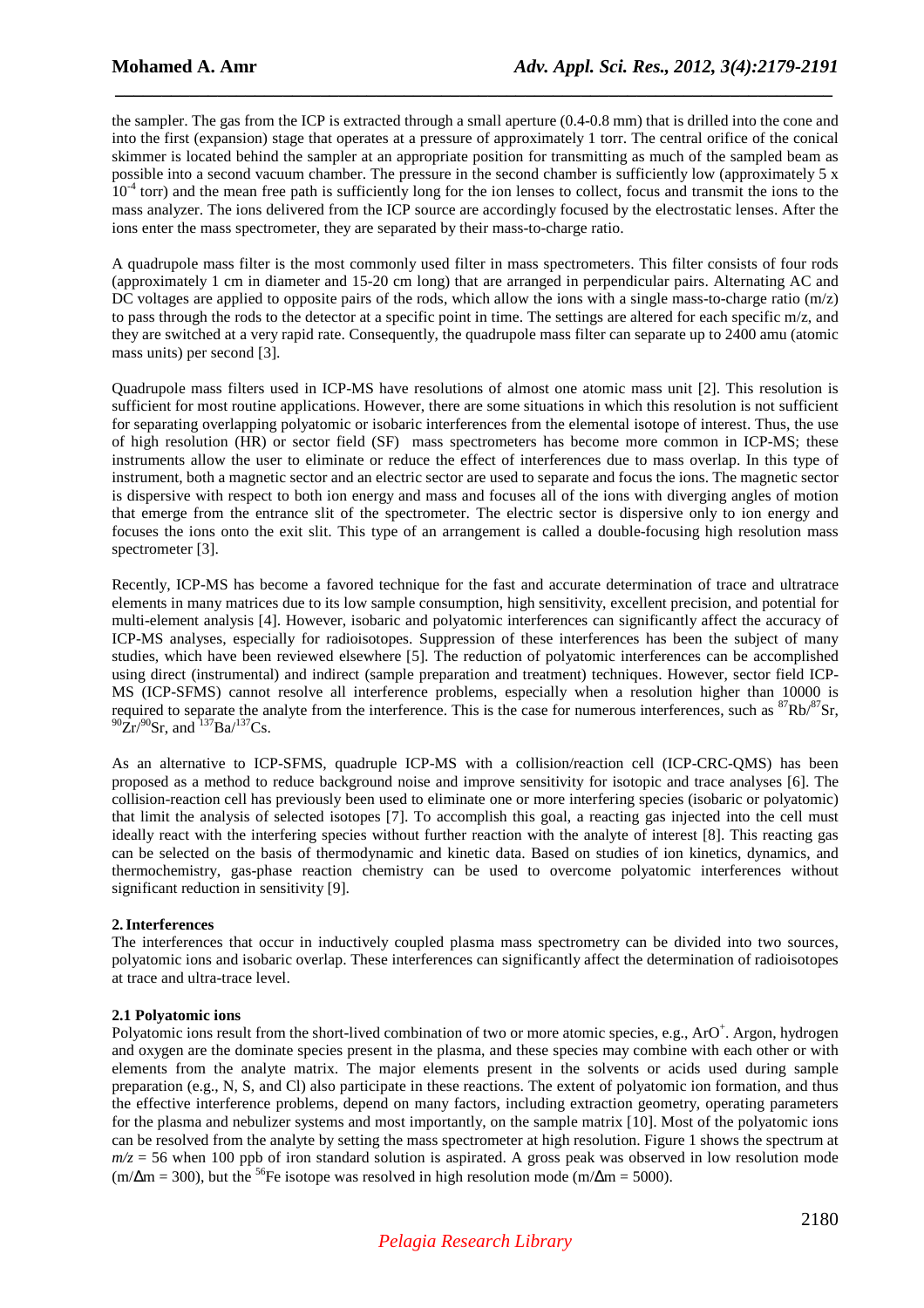

 *\_\_\_\_\_\_\_\_\_\_\_\_\_\_\_\_\_\_\_\_\_\_\_\_\_\_\_\_\_\_\_\_\_\_\_\_\_\_\_\_\_\_\_\_\_\_\_\_\_\_\_\_\_\_\_\_\_\_\_\_\_\_\_\_\_\_\_\_\_\_\_\_\_\_\_\_\_*

**Figure 1. Mass spectra at** *m/z* **= 56 measured for a 100 ppb iron standard solution at low and high resolutions.** 

#### **2.2 Isobaric overlap**

An isobaric overlap exists where two elements have isotopes of essentially the same mass that cannot be resolved by the conventional quadrupole or sector field mass analyzers [2]. Most of the elements in the periodic table have at least one (e.g., Co), two (e.g., Sm), or even three (e.g., Sn) isotopes that are free from isobaric overlap. No isobaric peak interference is observed for those isotopes below  $m/z = 36$ . For some elements, the most abundant, and therefore most sensitive isotope, may be subject to isobaric overlap, e.g., <sup>48</sup>Ti (73.7% abundant) and <sup>48</sup>Ca. The severity of this type of interference is dependent to some extent on the sample matrix and relative proportions of the elements concerned. For example, Ba, La, and Ce all have an isotope at  $m/z = 138$ , and  $^{138}Ba$  is the most abundant isotope. If a sample needed to be analyzed for ultratrace levels of barium, then this isotope would be the preferred one because it provides the most sensitive measurement.

#### **3.The collision/reaction cell**

A collision/reaction cell consists of RF multipole ion guides enclosed in a cell that can be pressurized with a gas [11]. The reported length of the rods ranges from ~5 cm to 15 cm. Currently, four cell-based quadrupole instruments are commercially available. The Perkin Elmer SCIEX ELAN DRC utilizes a quadrupole ion guide. The Micromass Platform and Thermo Elemental PQ ExCell utilizes a hexapole ion guide. The Agilent 7500c, 7700, and 8800 utilize octopole ion guides. Octopole ion guides provide good ion transmission efficiency [8]. Quadrupoles are unique because they permit operation within a narrow bandwidth as well as operation in other modes that are highly selective with respect to the mass-to-charge ratio [9]. Another important aspect of RF multipole ion guides is the shape and depth of the confining potential well. The quadrupole has the steepest confining potential, i.e., the potential rises quickly from the center of the device to the rods, whereas hexapoles, octopoles, and higher order multipoles have progressively flatter potential well minima. These higher order multipoles thus provide higher ion transmittance as well as reduced scattering losses [11]. The wider potential well in an octopole allows the ions to occupy a larger volume, and the ions travel farther as they pass through the cell. A higher order multipole ion guide thus provides a greater gas thickness (at comparable pressures) when compared to a lower order multipole. Because the extent of reaction depends exponentially on the number of collisions, this increased thickness has an enormous effect on the extent of reaction and thus on the efficiency of the cell. Scattering losses are reduced in higher order multipoles [8]. Figure 2 shows a schematic of the cell-based quadrupole instruments.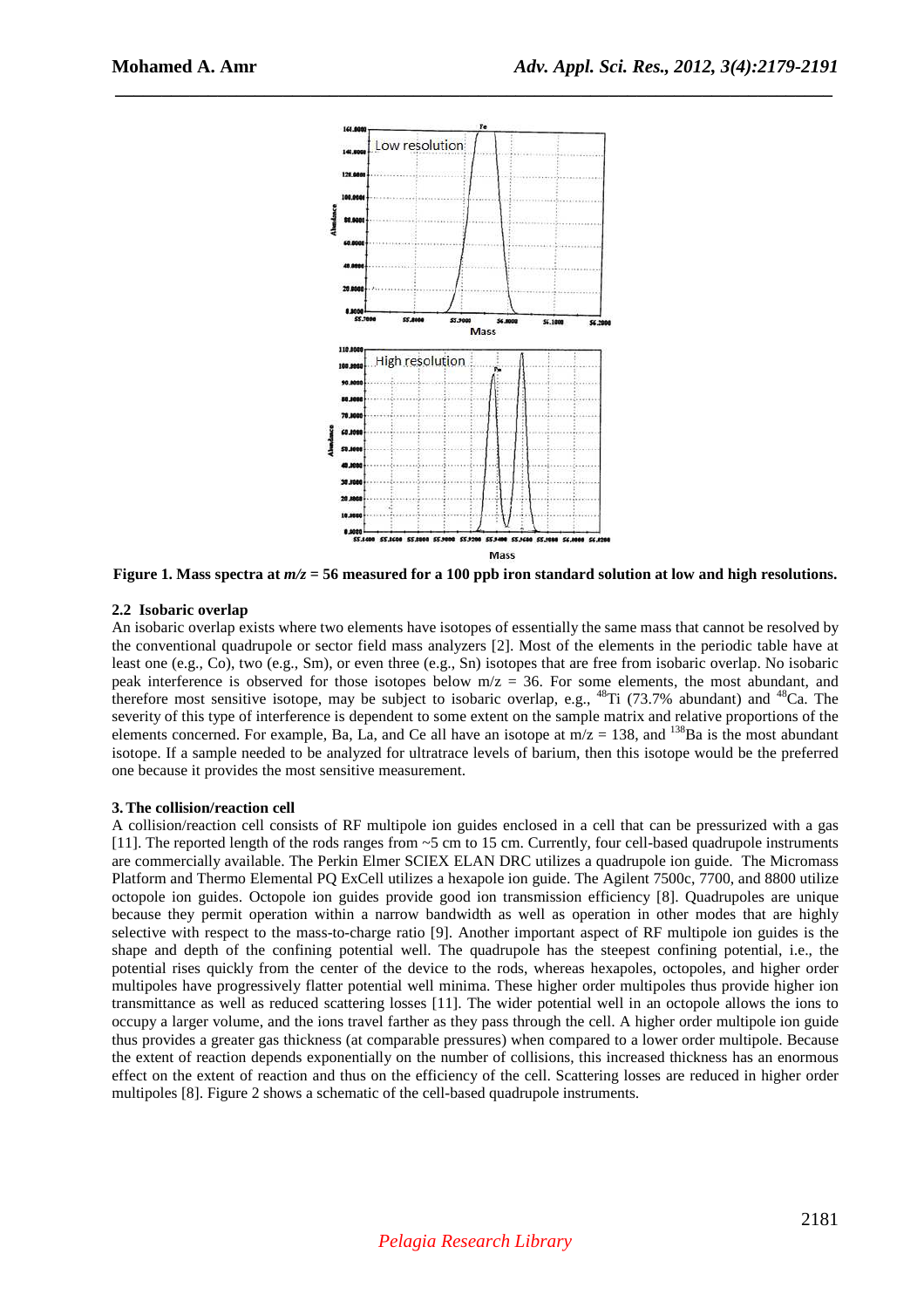

 *\_\_\_\_\_\_\_\_\_\_\_\_\_\_\_\_\_\_\_\_\_\_\_\_\_\_\_\_\_\_\_\_\_\_\_\_\_\_\_\_\_\_\_\_\_\_\_\_\_\_\_\_\_\_\_\_\_\_\_\_\_\_\_\_\_\_\_\_\_\_\_\_\_\_\_\_\_*

**Figure 2. Schematic diagram of the single quadrupole mass spectrometer (Agilent 7500c).** 

Agilent Technologies has developed a new Triple Quadrupole mass spectrometer (ICP-QQQ) [12]. As shown in Figure 3, it has two quadrupoles, one before and one after the Collision/Reaction Cell. The first quadrupole selects ions to enter the cell, providing reliable reaction conditions to changing sample composition (MS/MS mode). It solves the problem of current cell technologies using reaction gas, allowing analysts to use reaction mode for more elements/isotopes applications, more effectively. Figure 2 and 3 illustrate the principle of two different models for ICP-MS. The comparison of the two modes is discussed in detail elsewhere [13-16]. In both cases, standard plasma conditions are employed.



**Fig. 3. Schematic diagram of the triple quadrupole mass spectrometer (Agilent ICP-QQQ 8800).** 

#### **4. Collisional processes**

Ions entering the collision cell possess ion energy in a radial direction [17]. As ions enter the cell and collide with the inert gas atoms, energy transfer takes place, and the analyte ions lose energy. When the ions lose energy, the voltages applied to the reaction cell force the ions to move along the potential field, and the ions are subsequently confined within the potential region [18]. A small diameter cell (e.g., quadruple) can be used to physically confine the ions into a tightly focused ion beam. This effect is known as collisional focusing and is required in systems having inherently low sensitivity or in which the reaction cell and the mass analyzer are of the same physical diameter. Collisional processes include energy transfer and collisional fragmentation.

#### **4.1 Energy transfer**

−

In an elastic (no internal excitation), non-reactive collision of an ion of mass  $m_1$  and kinetic energy  $E_1$  with a stagnant ( $E_2 = 0$ ) neutral species of mass m<sub>2</sub>, the energies after collision are given by Equations 1 and 2 [18].

$$
\bar{E}_1 = E_1 \left[ \frac{m_1^2 + m_2^2}{(m_1 + m_2)^2} \right]
$$
 (1)  

$$
\bar{E}_2 = E_1 - \bar{E}_1
$$
 (2)

As  $m_2 \to 0$ ,  $E_1 \to E_1$  and no energy transfer occurs; the reactant ion departs the interaction with the same energy with which it entered. If  $m_2 = m_1$ , the collision partners exit with equal energy and the incident ion loses half of its initial energy. Multiple collisions of the ion result in sequential losses of kinetic energy and in energy damping, i.e.,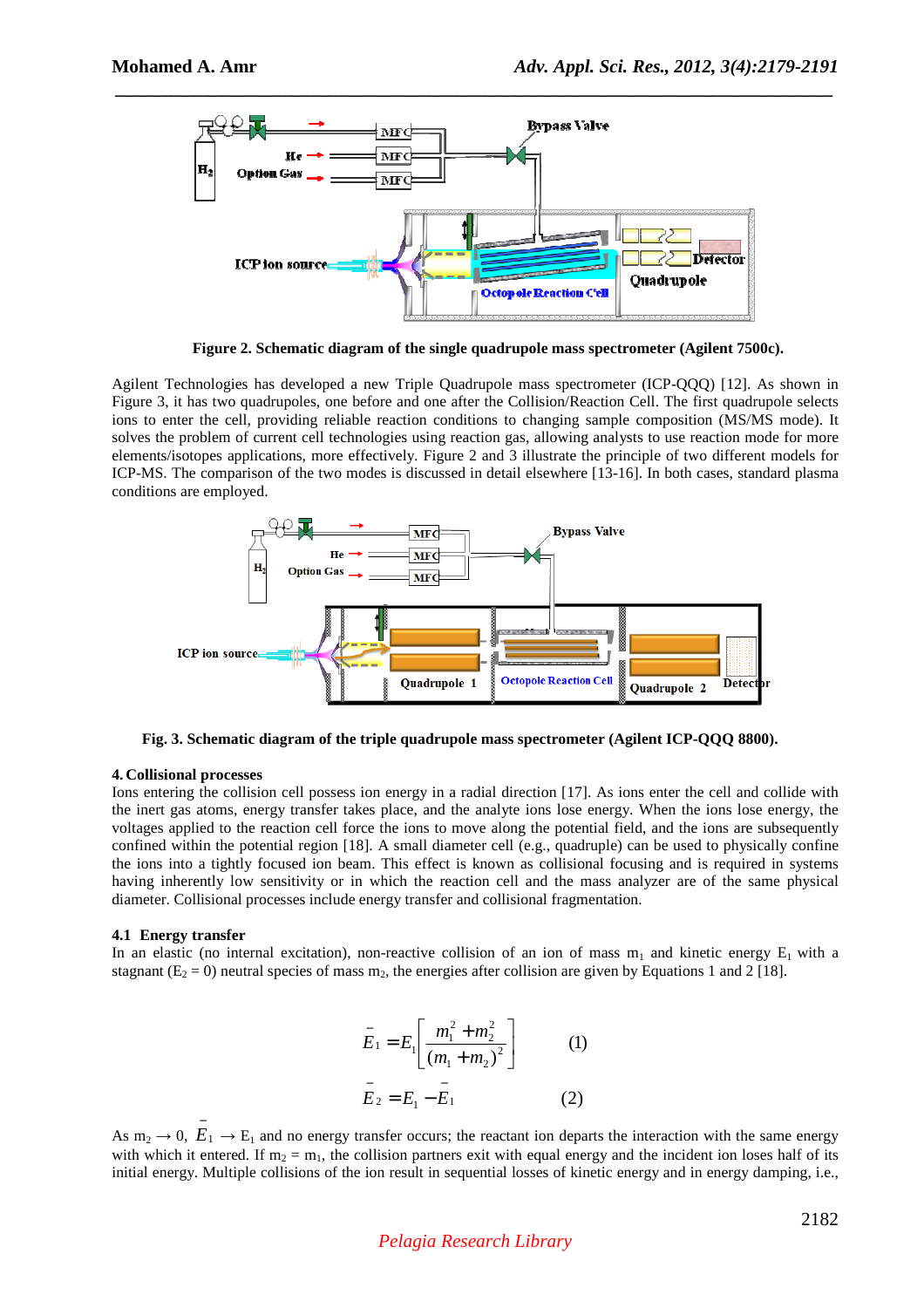a reduction in the width and magnitude of the kinetic energy distribution. Thus, the ion loses energy according to the reduced mass of the collision partners, i.e., a larger neutral/ion mass ratio increases the rate of energy damping of the ion. Complete damping to the thermal condition, if possible, refers to an essentially 'random walk' executed by the ion through the cell [17]. A large ion energy at the entrance to the cell (source potential plus expansion energy minus cell offset potential) requires more collisions for energy damping. For a given cell pressure, a higher initial energy also results in a reduction in efficiency because the ion progresses farther into the cell before the energy is damped, and the number of collisions is consequently reduced. Furthermore, higher energy lowers the probability of reaction during a collision, compromises the specificity of the thermal chemistry, and increases the potential for sputtering cell materials.

 *\_\_\_\_\_\_\_\_\_\_\_\_\_\_\_\_\_\_\_\_\_\_\_\_\_\_\_\_\_\_\_\_\_\_\_\_\_\_\_\_\_\_\_\_\_\_\_\_\_\_\_\_\_\_\_\_\_\_\_\_\_\_\_\_\_\_\_\_\_\_\_\_\_\_\_\_\_*

## **4.2 Collisional fragmentation**

The transfer of energy to internal degrees of freedom during a collision defines an inelastic collision [19]. The energy that is transferred can be distributed amongst the various internal degrees of freedom; for a polyatomic ion, these include rotational, vibrational and electronic degrees of freedom. Subsequent collisions can transfer (relax) this energy to translation (kinetic energy, heat). If an energy that exceeds the bond strength accumulates in a single vibrational degree of freedom, the chemical bond may rupture, and the polyatomic ion fragments. Fragmentation may be successful in a single collision, in which case a relatively high collision energy is required to account for the distribution of the energy into the various degrees of freedom [20]. Fragmentation can also occur through multiple collisions, in which the internal energy is accumulated by sequential energy pumping to the dissociation limit.

## **5. Kinetic energy discrimination using inert gas**

Kinetic energy discrimination (KED) refers to the use of a potential barrier between the cell and mass analyzer, typically by operating the cell at a dc offset potential somewhat lower than that of the analyzing quadrupole. Beam ions from the ICP retain a significant portion of their original kinetic energy and trajectory, whereas ions formed inside the cell are typically formed at lower kinetic energy and/or off-axis trajectory [20]. The lower energy ions formed in the cell are unable to overcome the potential barrier and are thus prevented from passing into the analyzing quadrupole and on to the ion detector. In this approach, the low mass cut-off of the quadrupole is raised while the high mass stability edge is lowered. These conditions create a narrow window of masses that are stable in the quadrupole field [21]. For example, the monatomic ion (<sup>210</sup>Pb) and polyatomic ion (<sup>208</sup>Pb<sup>1</sup>H<sub>2</sub>) enter the cell with the same energy and collide with the inert gas (He), as shown in Figure 4. The molecular ion  $(2^{08}Pb^1H_2)$  has a larger cross section than the analyte at the same mass  $(210Pb)$  and experiences more frequent collisions with He; consequently,  $^{208}Pb^1H_2$  undergoes a significant reduction in kinetic energy relative to the analyte ( $^{210}Pb$ ). Energy filtering can be used to ensure only the analyte enters the quadrupole analyzer.



**Figure 4. Energy discrimination between <sup>210</sup>Pb and <sup>208</sup>Pb<sup>1</sup>H2 in the collision cell when He is used as the collision gas.** 

### **6. Ion–molecule reaction chemistry**

Although many different types of gas-phase, ion–molecule reactions exist, only a relative few have thus far been shown to play important roles in interferent reduction in ICP-MS [22,23]. Of course, thermodynamic and kinetic considerations must be considered when developing reaction chemistry strategies.. More fundamental aspects of ion thermochemistry can be found in Lias et al. [24]. Studies by Tanner and colleagues may be reviewed for a complete discussion of reaction thermodynamics and kinetics considerations in ICP-MS [25]. In brief, reactions must be thermodynamically allowed under the employed reaction conditions, i.e., they must be experimentally exothermic, and the reaction rates must be analytically useful. Compilations of thermodynamic data and reaction rates are available [25] and can/should be consulted as a guide for experiments, but empirical testing and verification under actual instrumental conditions is nonetheless advised.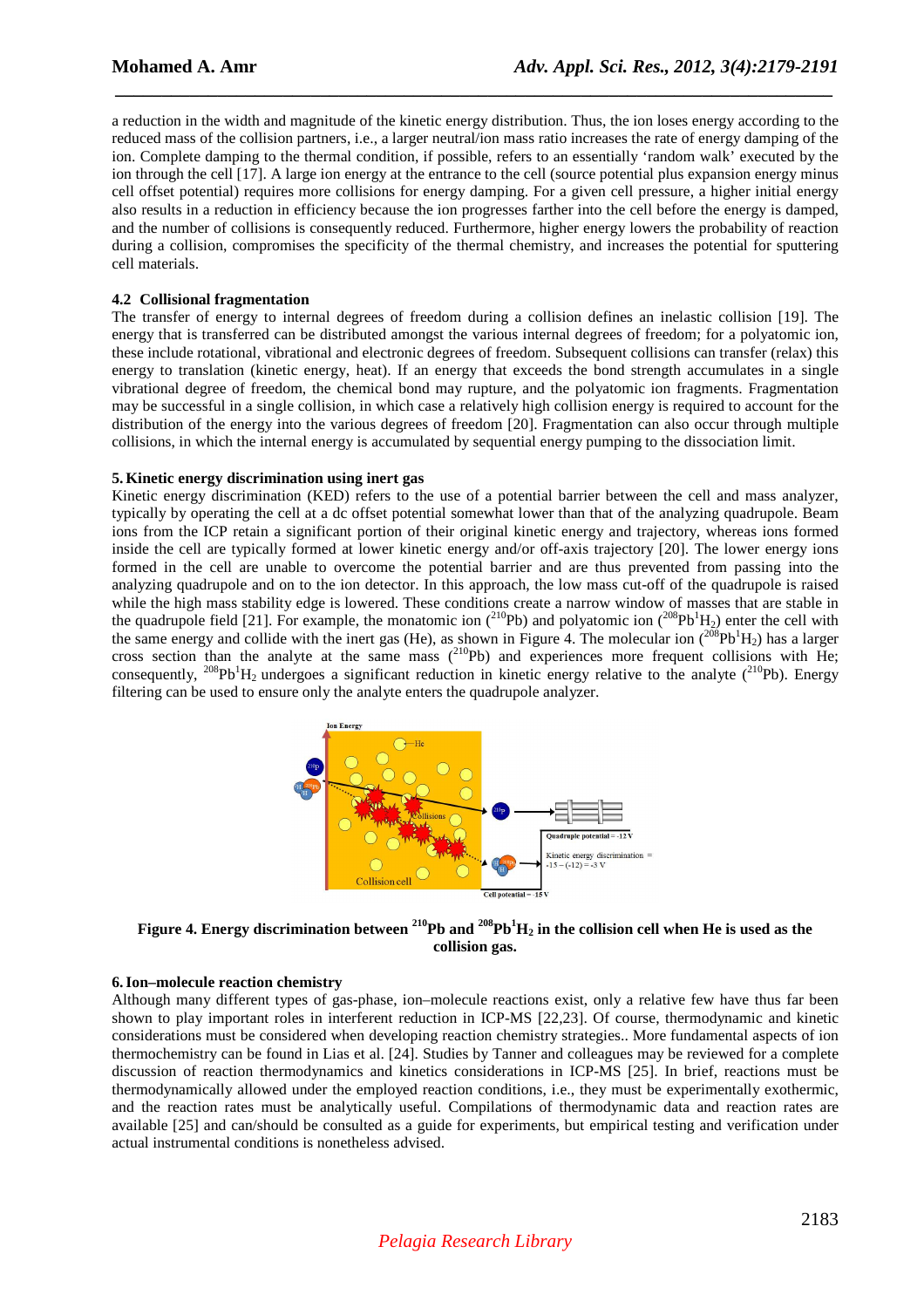To resolve two or more isobars, either the more intense isobar must be neutralized, or the interfering isobar or the analyte isobar must be shifted away from the other in terms of mass/charge. These conversions are accomplished using a variety of reaction types, including atom transfers, adduct formation, charge exchange, and condensation reactions. Examples are provided in equations 4-6.

 *\_\_\_\_\_\_\_\_\_\_\_\_\_\_\_\_\_\_\_\_\_\_\_\_\_\_\_\_\_\_\_\_\_\_\_\_\_\_\_\_\_\_\_\_\_\_\_\_\_\_\_\_\_\_\_\_\_\_\_\_\_\_\_\_\_\_\_\_\_\_\_\_\_\_\_\_\_*

Isobar shift:  ${}^{137}\text{Cs}^+ + {}^{137}\text{Ba}^+ + \text{N}_2\text{O} \rightarrow {}^{137}\text{Cs}^+ + {}^{137}\text{BaO}^+ + \text{N}_2$  (4) Charge exchange:  ${}^{40}Ca^+ + {}^{40}Ar^+ + {}^{1}H_2 \rightarrow {}^{40}Ca^+ + {}^{40}Ar + {}^{1}H_2$  (5) Analyte shift:  ${}^{87}Sr^+ + {}^{87}Rb^+ + CH_3F^+ \rightarrow {}^{87}SrF^+ + {}^{87}Rb^+ + CH_3$  (6)

Each of the above reactions resolves two isobars. However, these types of reactions can create other interfering ions. If other analyte isotopes are present at these mass/charge values, new interferences are potentially created. This consequence must be considered when designing reaction chemistry strategies and applications that use single quadruple mass spectrometers.

The most useful reagent gases for ICP-MS can be classified as charge-exchange reagent gases (e.g.,  $H_2$ ,  $NH_3$ ,  $Xe$ , CH<sub>4</sub>, and N<sub>2</sub>), oxidation gas reagents (e.g., O<sub>2</sub>, N<sub>2</sub>O, NO, and CO<sub>2</sub>), relatively few adduction gases (e.g., H<sub>2</sub> and CO), and other reagent gases (e.g., CH<sub>4</sub>, C<sub>2</sub>H<sub>4</sub>, C<sub>2</sub>H<sub>4</sub>, CH<sub>3</sub>F, SF<sub>6</sub>, and CH<sub>3</sub>OH). Gas ions with a low mass have the advantage of being converted to low m/z products, and they are easily swept or ejected from the reaction cell. In general, heavier gases are both more reactive, due to their higher cross-sections and better damping characteristics, and less specific [11]. The more appropriate reagent gases mostly react at high rates, are highly selective, and provide significant resolution efficiency from the interfering isobars. Therefore, the primary product ions are created rapidly and (preferably) completely. The secondary products are easily removed or minimally re-react, which results in minimal spectral complexities [11].

## **7. Applications of ICP-CRC-MS for the determination of Radioisotopes**

Collision/reaction cell techniques are being applied to a continually increasing variety of sample types [26-93]. The applications cited here cover the 2000–2011 period (some early 2012 work is also referenced). This survey of applications constitutes an illustrative review and is not an exhaustive compilation. This fact is perhaps demonstrated by the increasing frequency with which ICP-CRC-MS elemental analyses are appearing in publications other than those of traditional elemental and atomic spectroscopy. Some of ion-molecule reactions and collisional fragmentations are discussed briefly below.



**Figure 5. Separation of**  $\rm{^{40}Ar^{+}}/^{40}Ca^{+}$  **with**  $H_2$  **using ICP-CRC-MS.** 

# 1.1 <sup>40</sup>K<sup>+</sup>/<sup>40</sup>Ar<sup>+</sup>/<sup>40</sup>Ca<sup>+</sup> and <sup>41</sup>Ca<sup>+</sup>/<sup>41</sup>K<sup>+</sup> separation with N<sub>2</sub>O

The N<sub>2</sub>O ionization potential is 12.886 eV, which makes charge-exchange reactions endothermic for most atomic cations [59]. The affinity of  $N_2$  for an oxygen atom is relatively low (1.735 eV), which makes oxidation reactions exothermic for many cations. In some cases, nitration has been reported to compete with oxidation. Spin conservation may play a deciding role in exothermic oxidation reactions because the ground states of N<sub>2</sub>O and N<sub>2</sub> (the neutral product) are both singlets; thus, a reactant cation and a product oxide ion must have the same spin [18].  $^{40}Ar^+$  and  $^{40}Ca^+$  interfere with the detection of  $^{40}K^+$  (T<sub>1/2</sub> = 1.28×10<sup>9</sup> a). The K<sup>+</sup>/Ar<sup>+</sup> ratio has been shown to be improved by nine orders of magnitude in reactions with ammonia or  $H_2$ , however,  $Ca^+$  is not suppressed as shown in Figures 5 and 6 [60].  $K^+$  is unreactive with N<sub>2</sub>O, but Ar<sup>+</sup> and Ca<sup>+</sup> are both reported to react with N<sub>2</sub>O [61]. Reaction profiles measured with ICP-DRC-MS show that  $K^+/Ar^+$  can be improved by more than three orders of magnitude, while  $K^+/Ca^+$  is enhanced by a factor of ~50 [62]. These improvement factors may be of interest for in situ analysis of interstellar grains. Recent super-nova material will be more enriched in <sup>40</sup>K than terrestrial material, so such an enhancement of K over Ca and Ar may be sufficient for analysis. The data also suggest that <sup>41</sup>Ca (T<sub>1/2</sub> = 1.03×10<sup>5</sup> a),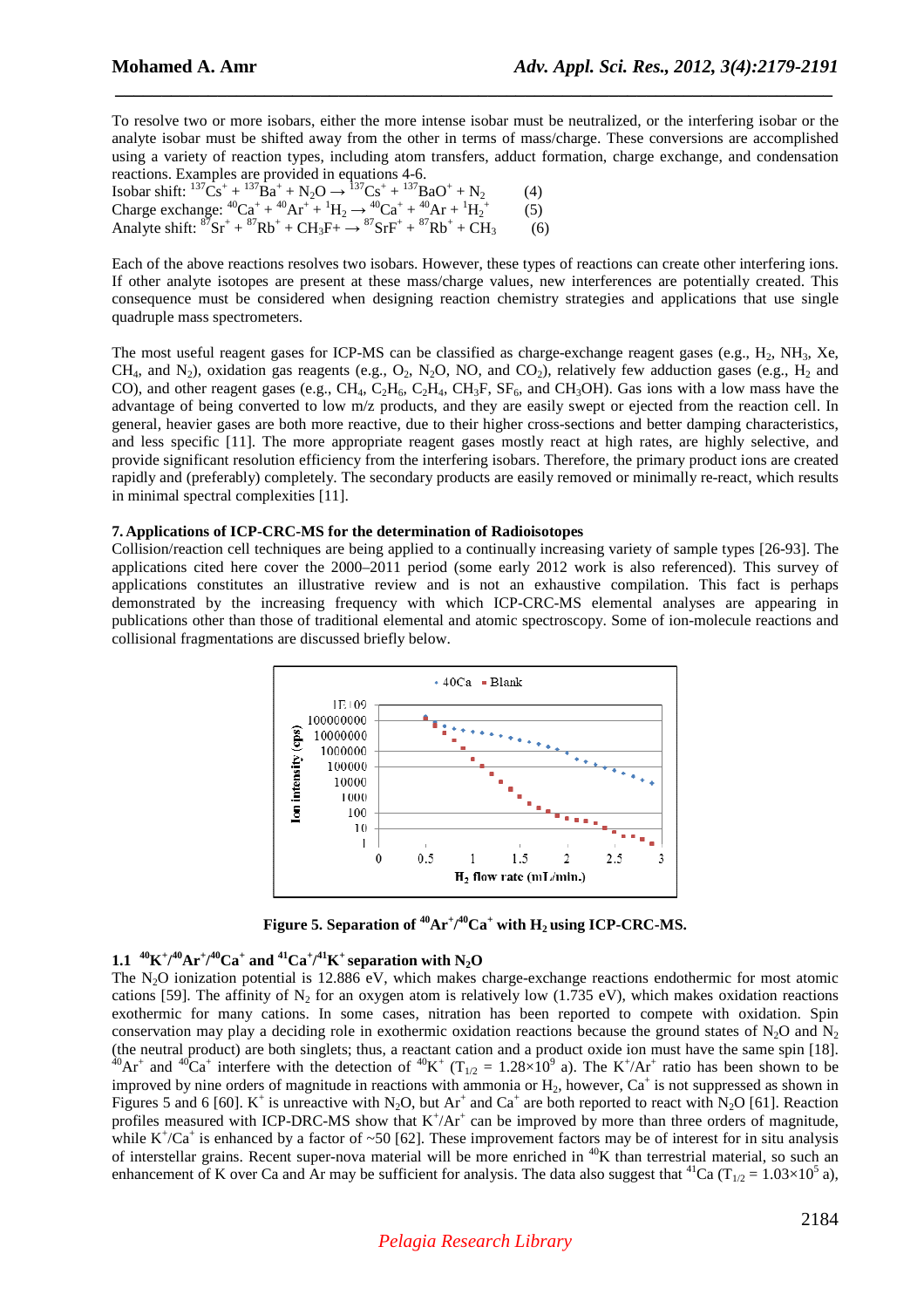an important radionuclide used in dating and neutron flux monitoring [63], can be separated from  ${}^{41}$ K when it is measured as <sup>41</sup>CaO<sup>+</sup> at m/z = 57. Oxidation of Ca<sup>+</sup> does not occur for every collision; however, about half of the ions are converted to the oxide, which should provide a significant improvement in CaO<sup>+</sup>/KO<sup>+</sup> as compared to Ca<sup>+</sup>/K<sup>+</sup>.

 *\_\_\_\_\_\_\_\_\_\_\_\_\_\_\_\_\_\_\_\_\_\_\_\_\_\_\_\_\_\_\_\_\_\_\_\_\_\_\_\_\_\_\_\_\_\_\_\_\_\_\_\_\_\_\_\_\_\_\_\_\_\_\_\_\_\_\_\_\_\_\_\_\_\_\_\_\_*



**Figure 6. Calibration curve for**  $^{40}$ **Ca using**  $H_2$  **as the reactive gas in ICP-CRC-MS.** 

# $1.2 \frac{59}{N}Ni^{+/59}Co^{+}$  separation with N<sub>2</sub>O

<sup>59</sup>Ni (T<sub>1/2</sub> = 7.6×10<sup>4</sup> a) and <sup>60</sup>Fe (T<sub>1/2</sub> = 1.5×10<sup>6</sup> a) are cosmogenic isotopes used in meteorite exposure dating. Co<sup>+</sup> reacts with N<sub>2</sub>O via oxidation and clustering faster than  $Ni^+$  and Fe<sup>+</sup>, respectively [62]. Both cations exhibit exothermic oxidation reactions with  $\Delta H_r = -1.11$  and  $-0.37$  eV, respectively [62]. Bandura et al. [59] observed the formation of  $NiO<sup>+</sup>$  and noticeable loss of  $Ni<sup>+</sup>$ .

# $1.3$  <sup>60</sup>**Fe**<sup>+</sup>/<sup>60</sup>**Ni**<sup>+</sup> separation with N<sub>2</sub>**O**

Fe<sup>+</sup> oxidation is faster than that of Ni<sup>+</sup> and could theoretically be used for detection of  ${}^{60}FeO^+$ . Thus, there is no advantage in the detection of  $Fe^+$  as FeO<sup>+</sup>. One possible detection method is to use CH<sub>3</sub>I, which is reported to be reactive towards  $Fe^+$ , producing  $FeI^+$ , and less reactive towards  $Ni^+$  and  $Co^+$  [64].

# **1.4 <sup>79</sup>Se<sup>+</sup> / <sup>79</sup>Br<sup>+</sup>separation with O<sup>2</sup>**

Selenium is one of the fission products which we find in irradiated fuels. <sup>79</sup>Se is a long life fission product (T<sub>1/2</sub> =  $2.8 \times 10^5$  a), so it is of prime interest to determine precisely the quantity of <sup>79</sup>Se produced during nuclear fuel irradiation. Indeed, this radio-isotope is one of the potential long term radio-contaminating elements, because of its capacity of migration in the various compartments of the ground  $[65,66]$ . The ionization potential of  $O<sub>2</sub>$  is sufficiently high (12.07 eV) that exothermic oxidation channels are not possible for most cations. The O-atom affinity of O is 5.169 eV and provides the potential for good selectivity of oxidation reactions [67]. <sup>79</sup>Br interferes with the detection of <sup>79</sup>Se. Br<sup>+</sup> reacts slightly faster than  $Ar_2^+$  [68]. Se<sup>+</sup> is reported to form SeO<sup>+</sup> when reacted with  $O_2$  in ICP-DRC-MS [59], and the reaction has been evaluated to be exothermic at -24 kJ/mol (0.25 eV) [69]. Reactive loss of Se<sup>+</sup> is not significant and is compensated for by collisional focusing. Brennetot, et al. [70] Optimized the operating conditions of a quadrupole ICP-MS with hexapole collision/reaction cell using a mixtures of gases (O<sub>2</sub>, O<sub>2</sub>/He, O<sub>2</sub>/Ne, O<sub>2</sub>/Ar and O<sub>2</sub>/N<sub>2</sub>) for the analysis of selenium-79 in spent nuclear fuel using experimental designs.

## 1.5<sup> $90$ </sup>Sr $\frac{90}{2}$ **Cr** separation with O<sub>2</sub>

Analysis of  ${}^{90}Sr$  is hampered by isobaric interferences from  ${}^{90}Zr$ - and Ar-based ionic species. The resolution of  ${}^{90}Zr$ from <sup>90</sup>Sr requires a mass resolution of 98150, which is beyond the capability of ICP-SFMS. Previously published studies indicate that the reactive gases CH<sub>3</sub>F, CH<sub>3</sub>Cl, SF<sub>6</sub>, NH<sub>3</sub>, D<sub>2</sub>O, CS<sub>2</sub>, CO<sub>2</sub>, N<sub>2</sub>O, and O<sub>2</sub> could be used to remove isobaric and polyatomic interferences from Sr isotopes [71-76]. The heats of reaction of  $O_2$  with Sr, Zr, and Y ions were calculated to be 47.8 kcal/mol, -88.7 kcal/mol, and -60.4 kcal/mol, respectively [11]; these results indicate that the reaction with Sr is endothermic and not energetically favorable, whereas reactions with Zr and Y are exothermic and favorable. Tanner et al. [25] pointed out that kinetic data must also be considered to ensure that an exothermic reaction occurs in the reaction cell (because of the small contact time between gas molecules and ions). Data available from Koyanagi et al. [72] showed that the reactions of  $O<sub>2</sub>$  with Zr and Y were efficient with yields of 82% and 67%, respectively, whereas no reaction between  $Sr^+$  and O was observed [73]. Figure 7 shows the reaction profiles for  $Sr^+$ ,  $Zr^+$  and  $Y^+$  ions with  $O_2$  that were measured using CRC-ICP-QMS. The concentrations of Sr, Zr and Y used for this investigation were 1 ppb. At flow rates below 1 mL/min, the  ${}^{89}Y^+$  and  ${}^{90}Zr^+$  signals decay relatively quickly, whereas the  ${}^{88}Sr^+$  signal increases up to a maximum flow rate of 1 mL min<sup>-1</sup>. <sup>90</sup>Sr detection was successful at 0.92 ppt with a 1-mL min<sup>-1</sup>  $O_2$  flow rate.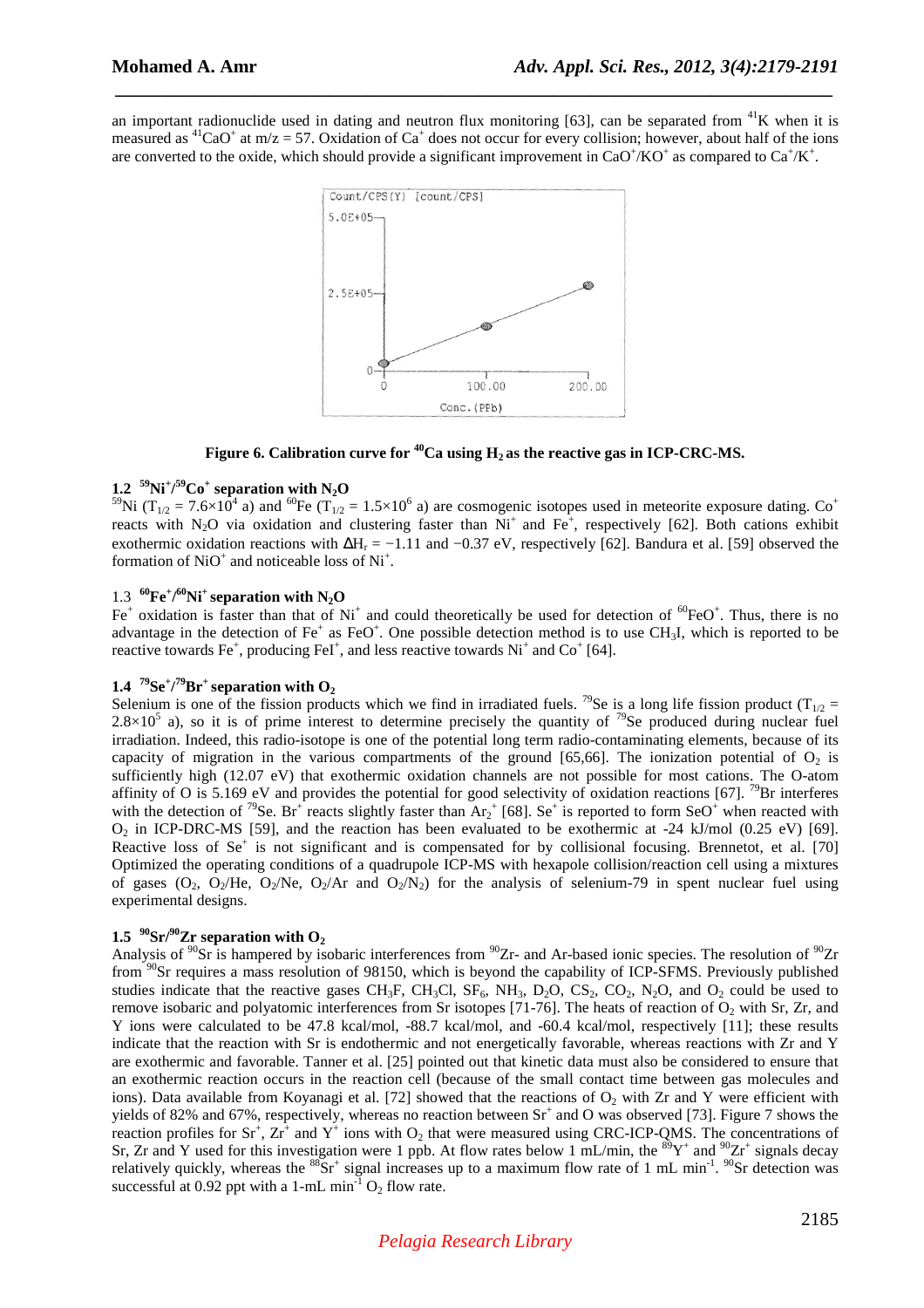

 *\_\_\_\_\_\_\_\_\_\_\_\_\_\_\_\_\_\_\_\_\_\_\_\_\_\_\_\_\_\_\_\_\_\_\_\_\_\_\_\_\_\_\_\_\_\_\_\_\_\_\_\_\_\_\_\_\_\_\_\_\_\_\_\_\_\_\_\_\_\_\_\_\_\_\_\_\_*

**Figure 7. Effect of O2 gas flow rate on the net signals of <sup>88</sup>Sr, <sup>89</sup>Y and <sup>90</sup>Zr. The Sr, Zr and Y concentrations were all 1 ppb.** 

## **1.6 <sup>93</sup>Mo/<sup>93</sup>Nb/<sup>93</sup>Zr separation with NO**

<sup>93</sup>Mo (T<sub>1/2</sub> = 3.5×10<sup>3</sup> a) may be useful in exposure dating and needs to be detected at ultra-low levels in nuclear waste [78]; <sup>93</sup>Mo can potentially be resolved from <sup>93</sup>Nb and <sup>93</sup>Zr (T<sub>1/2</sub> = 1.5×10<sup>6</sup> a). Oxidation of Mo<sup>+</sup> by NO is endothermic at 1.61 eV and proceeds slowly via a two-step process, whereas oxidation of  $Nb^+$  and  $Zr^+$  is exothermic  $(\Delta H_r = -2.46 \text{ and } -2.48 \text{ eV},$  respectively) [23,78].

# $1.7 \frac{129}{11}$ <sup> $+/-129$ </sup>**Xe**<sup> $+$ </sup>**separation with O**<sub>2</sub>

The use of ICP-MS for determination of  $^{129}$ I in environmental samples is complicated by interference from  $^{129}Xe^+$ originating from Xe present as an impurity in Ar plasma gas and by  $^{127}H_2^+$  derived from  $^{127}I$  in samples. Collision cell and reaction cell techniques have been used to reduce such interference [79,80] . Fujiwara et al. [81] used ICP-MS with the dynamic reaction cell (DRC) and axial field technology (AFT) to improve <sup>129</sup>I determination. The response characteristics of DRC-ICP-MS to test solutions with various <sup>129</sup>I and <sup>127</sup>I concentrations were investigated after instrument optimization. They eliminated  $^{129}Xe^+$  interference by using  $O_2$  as the reaction gas, and effectively reduced <sup>127</sup>IH<sub>2</sub><sup>+</sup> interference by applying a negative AFT voltage and removing traces of H<sub>2</sub> and H<sub>2</sub>O from the reaction gas. Consequently, the background count ratio (mass 129/mass 127) decreased to the 10−8 level. However, the relationship between the signal at mass 129 and <sup>129</sup>I concentration was nonlinear, and they attributed the nonlinearity to sensitivity degradation due to abundant  $127$ I in the matrix. They used a Rh internal standard for correcting the sensitivity degradation and obtained a linear relationship between mass 129/mass 103 and  $^{129}I$ concentration. The detection limit for <sup>129</sup>I in a 1 mg mL<sup>-1 127</sup>I matrix was 15.2 pg mL<sup>-1</sup>, which is equivalent to an  $129I/127$ I ratio of  $1.5 \times 10^{-8}$ . They used the developed method for the determination of  $129I$  in soil samples obtained from the land surrounding the nuclear fuel reprocessing plant in Tokai, Japan. The measured  $^{129}I^{127}I$  ratios (2.6  $\times$  $10^{-8}$  to  $4.7 \times 10^{-7}$ ) agreed with the ratios determined by tandetron accelerator mass spectrometry.

# $1.8$   $^{137}$  La<sup>+</sup> $/$  $^{137}$ Ba<sup>+</sup> and  $^{138}$  La<sup>+</sup> $/$  $^{138}$ Ba<sup>+</sup> separation with O<sub>2</sub>

The separation of  $138$ Ba<sup>+</sup> from  $138$ La<sup>+</sup> may be of interest for in situ studies of  $138$ Ba anomalies in early earth and meteorite samples.<sup>138</sup>La (T<sub>1/2</sub> = 1.05×10<sup>11</sup> a) is used in <sup>138</sup>La–<sup>138</sup>Ce and <sup>138</sup>La–<sup>138</sup>Ba geochronometers. Detection of <sup>138</sup>La<sup>+</sup> is disrupted by highly abundant <sup>138</sup>Ba<sup>+</sup>. <sup>137</sup>La<sup>+</sup> (T<sub>1/2</sub> = 6.0×10<sup>4</sup> a) is disrupted by <sup>137</sup>Ba<sup>+</sup>. Ba<sup>+</sup> oxidation by O<sub>2</sub> is endothermic by 1.15 eV and it is reported as non-reactive [82], and La<sup>+</sup> oxidizes at 0.75 eV [83]. ICP-DRC-MS reaction profiles show high reactivity of  $La^+$ , but oxidation of up to 12% of  $Ba^+$  is also observed at high  $O_2$  flow [59]. The question of <sup>138</sup>Ce<sup>+</sup> separation from <sup>138</sup>La<sup>+</sup> arises when the chronometer is discussed. Ce<sup>+</sup> is oxidized by O<sub>2</sub> at a rate similar to  $La^+$ , thus different chemistries have to be considered.

# **1.9**  $^{137}$ Cs<sup>+</sup>/<sup>137</sup>Ba<sup>+</sup> and<sup>135</sup>Cs<sup>+</sup>/<sup>135</sup>Ba<sup>+</sup> separation with N<sub>2</sub>O

Three recent studies have illustrated that the Cs–Ba isobaric interference can be suppressed by  $H_2$  and He mixtures,  $N_2O$ , and CH<sub>3</sub>Cl [62]. However, H<sub>2</sub> and He efficiencies were found to require optimization after separation and preconcentration for Ba concentrations above 0.5 ppb [71].

The available thermodynamic data for N<sub>2</sub>O [84] indicate that only Ba should be reactive with this gas. The heat of the reaction of N<sub>2</sub>O with Cs<sup>+</sup> to form CsO<sup>+</sup> is endothermic at 106.3 kJ/mol, so the reaction is not likely to occur. However, the heat of the reaction of  $Ba^+$  with N<sub>2</sub>O to form  $BaO^+$  is exothermic and thermodynamically favorable at -236.8 kJ/mol [22]. Because thermodynamic data only provide indications of the feasibility of the reactions, kinetic data must also be considered to investigate reaction efficiencies. A standard solution of 10 ppb Cs and 10 ppb Ba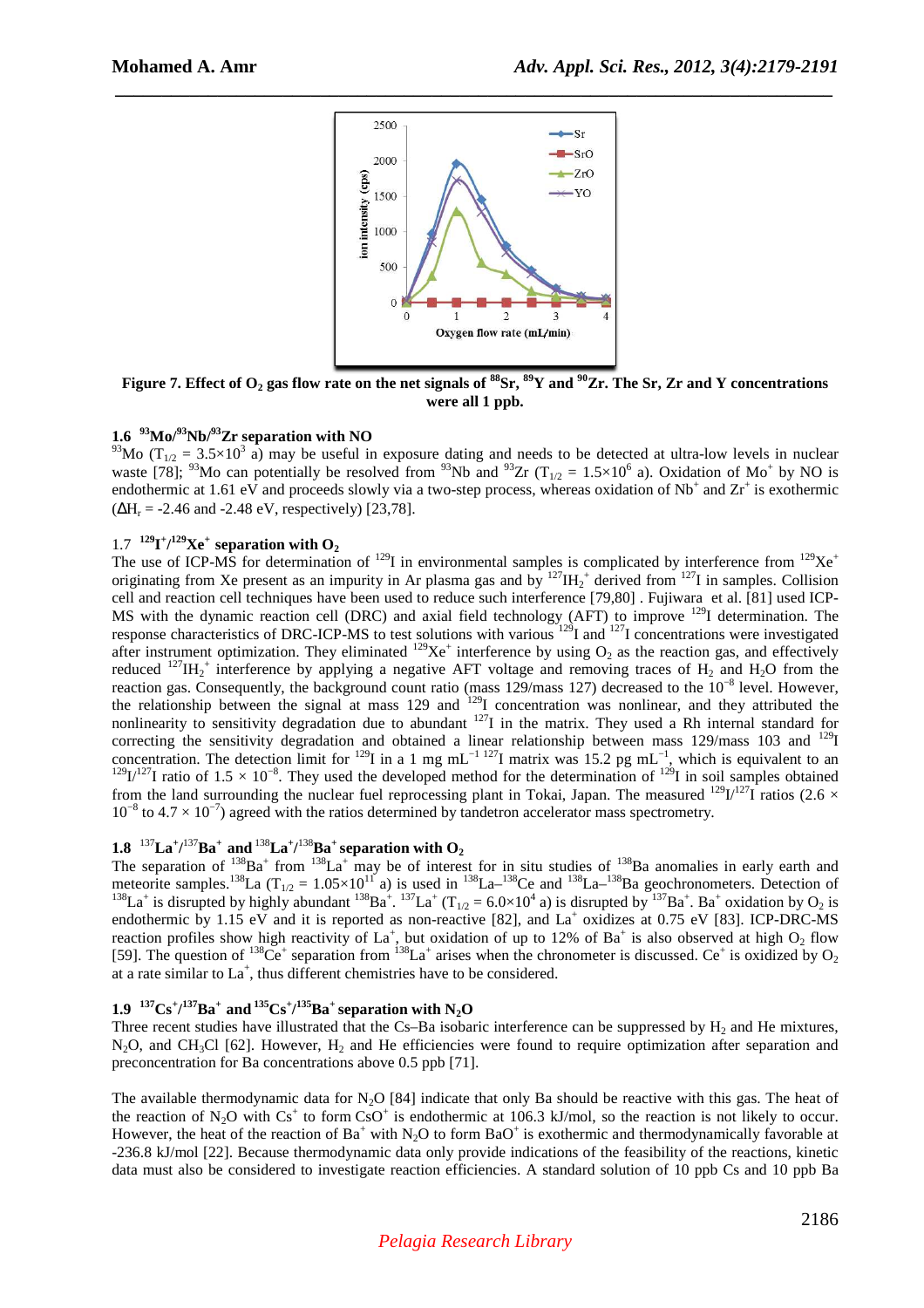was aspirated through an octopole reaction cell ICP-QMS [71]. The effects of N<sub>2</sub>O on the resulting ion intensities of Cs and Ba are shown in Figure 8. The <sup>133</sup>Cs signal increased for N<sub>2</sub>O flow rates up to 1.5 mL/min. No reaction products were observed for Cs with N2O in the cell. In contrast, the Ba signal, observed at mass 137, decreased rapidly and became negligible at a 1.5-mL/min N<sub>2</sub>O flow rate, and a maximum intensity was observed at mass 154, indicating the formation of <sup>138</sup>Ba<sup>16</sup>O. Additionally, a maximum intensity was reached at mass 155 for a higher gas flow rate (2 mL/min), which accounts for the asynchronous formation of  $^{138}Ba^{16}O<sup>1</sup>H$  as compared to BaO.

 *\_\_\_\_\_\_\_\_\_\_\_\_\_\_\_\_\_\_\_\_\_\_\_\_\_\_\_\_\_\_\_\_\_\_\_\_\_\_\_\_\_\_\_\_\_\_\_\_\_\_\_\_\_\_\_\_\_\_\_\_\_\_\_\_\_\_\_\_\_\_\_\_\_\_\_\_\_*

The reactions of Sb and Sn (100-ppb natural solutions) with  $N<sub>2</sub>O$  gas have also been investigated, and the formation of SbO and SnO species was observed with an oxide formation rate of about 0.1% for both elements at a N<sub>2</sub>O flow rate of 1.5 mL/min. Very low yields of SbO and SnO were expected because of the very low ionization rates of Sb and Sn at an RF power of 800 W (ionization energies of Sb and Sn are 8.641 eV and 7.344 eV, respectively) [22].



Figure 8. Effect of the N<sub>2</sub>O gas flow rate on the signal intensities of  $^{133}Cs^+$ ,  $^{137}Ba$ ,  $^{138}Ba^{16}O$ , and  $^{138}Ba^{16}O^1H$  at **concentrations of 10 ppb Cs and 10 ppb Ba.** 

The fission product  $^{135}Cs$  (T<sub>1/2</sub> = 2.3×10<sup>6</sup> a) is an important isotope present in nuclear waste and fall-out and is also used as oceanic tracer. This isotope is also suggested for the  $^{135}Cs^{-135}Ba$  chronometer [86] and for improving the <sup>137</sup>Cs (T<sub>1/2</sub> = 30 a) chronometer [87].

# $1.10^{146}\text{Sm}^{\ast}/^{146}\text{Nd}^{\ast}$  separation with  $\text{CO}_2$

Oxidation of both Nd<sup>+</sup> and Sm<sup>+</sup> with CO<sub>2</sub> is exothermic ( $\Delta H_r = -2.35$  and -0.54 eV, respectively) [70]. Relatively fast oxidation of Nd<sup>+</sup> was observed by Bandura et al. [59], and the Sm<sup>+</sup>/Nd<sup>+</sup> ratio was enhanced by a factor of more than 10<sup>4</sup> at flow of CO<sub>2</sub> = 1.4 mL/min [59]. The relatively low reactivity of Sm<sup>+</sup> limits its loss to a modest two fold [63].

## **1.11<sup>150</sup>Gd<sup>+</sup> / <sup>150</sup>Sm<sup>+</sup> / <sup>150</sup>Nd<sup>+</sup> separation with NO**

<sup>150</sup>Gd<sup>+</sup> (T<sub>1/2</sub> = 1.8×10<sup>6</sup> a) oxidation with NO is exothermic by 1.29 eV and has been shown to proceed at <1/2 of the capture rate [22], while its stable isobars  $^{150}Sm^+$  and  $^{150}Nd^+$  oxidize slowly. The product ion  $^{150}GdO^+$  can be detected at  $m/z = 166$  at relatively low flows of NO (before significant oxidation of  $Sm^+$  and  $Nd^+$  occurs), although presence of major isotope <sup>166</sup>Er may hinder detection because Er<sup>+</sup> is not oxidized with NO [59,22]. However, if mass selection is performed before the ion-molecule reactor,  $Er^+$  spectral overlap will be absent.

# **1.12<sup>152</sup>Eu<sup>+</sup> / <sup>152</sup>Sm<sup>+</sup> / <sup>152</sup>Gd<sup>+</sup> separation with O<sup>2</sup>**

Gueguen et al. [88] developed an analytical method by using a Multiple Collector-Inductively Coupled Plasma Mass Spectrometer (MC-ICP-MS, Isoprobe) equipped with a collision/reaction cell in order to circumvent the formation of isobaric interferences of Sm and Gd isotopes on Eu isotopes. They show that direct Eu isotopic ratios measurements are possible in the presence of  $O<sub>2</sub>$  used as reactant gas in the cell due to the opposite behaviour of Eu and Sm/Gd towards this gas. SmO<sup>+</sup> and GdO<sup>+</sup> oxide ions are fully formed whereas Eu is mainly present as Eu<sup>+</sup>. The separation efficiency of the Isoprobe's collision reaction-cell was studied on both natural Eu and certified <sup>153</sup>Eu enriched solutions. Accuracy of the measurement was found to be within the reference value uncertainty. Reproducibility of <sup>151</sup>Eu/<sup>153</sup>Eu isotopic ratio measurement were found to be lower than 0.3‰, in the case of natural solution, and lower than 4‰ with the<sup>153</sup>Eu enriched solution, respectively. The study applied to measure the <sup>152</sup>Eu with high precision and accuracy.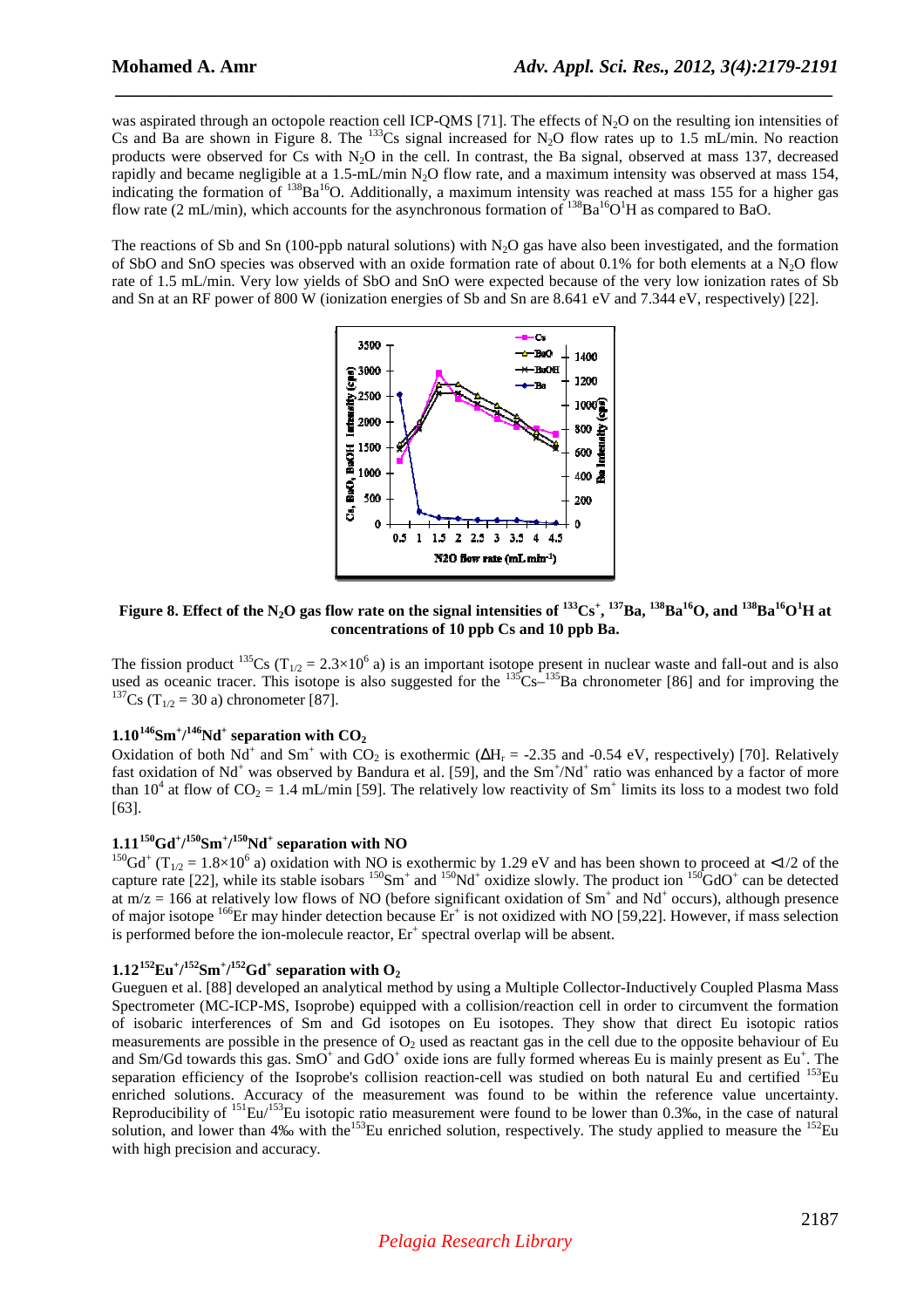## **1.13<sup>176</sup>Lu<sup>+</sup> / <sup>176</sup>Hf<sup>+</sup> / <sup>176</sup>Yb<sup>+</sup>separation with NO**

The Lu-Hf dating method requires quantitation of Lu and Hf isotopes, including the overlapping <sup>176</sup>Lu and <sup>176</sup>Hf [89]. Because both isotopes are relatively abundant and the extent of separation does not need to be large, chemical resolution in a reaction cell may potentially be useful for in situ laser ablation analysis. Oxidation of Hf<sup>+</sup> by NO is exothermic by 0.99 eV, whereas oxidation reactions of  $Lu^+$  and  $Yb^+$  are endothermic by 0.75 and 2.5 eV, respectively. Reaction profiles confirm that the oxidation of  $Hf^+$  is relatively fast [83], and  $Lu^+$  and  $Yb^+$  signals increase due to collisional focusing in the pressurized quadrupole [59].

 *\_\_\_\_\_\_\_\_\_\_\_\_\_\_\_\_\_\_\_\_\_\_\_\_\_\_\_\_\_\_\_\_\_\_\_\_\_\_\_\_\_\_\_\_\_\_\_\_\_\_\_\_\_\_\_\_\_\_\_\_\_\_\_\_\_\_\_\_\_\_\_\_\_\_\_\_\_*

# $1.14^{187}$ **Re** $/$ <sup>187</sup>**Os separation with N<sub>2</sub><b>O**

<sup>187</sup>Re (T<sub>1/2</sub> = 4.35×10<sup>10</sup> a) is used in the <sup>187</sup>Re–<sup>187</sup>Os geochronometer. Oxidation reactions of both Re<sup>+</sup> and Os<sup>+</sup> with N<sub>2</sub>O are exothermic ( $\Delta H_r$  = -3.25 eV and -2.6 eV, respectively) [62]. The observed failure of Re<sup>+</sup> to oxidize despite the significant exothermicity is attributed to the spin-forbidden transition between ground states of  $Re^+$  and  $ReO^+$ [62]. Reaction profiles measured with ICP-DRC-MS show that more than five orders of magnitude improvement for  $Re^{\dagger}/Os^{\dagger}$  oxidation is achieved. The terminal product of  $Os^{\dagger}$  oxidation appears to be  $OsO_4^{\dagger}$ , so one could propose simultaneous detection of Re and Os based on  $OsO<sub>4</sub><sup>+</sup>$ .

# **1.15<sup>208</sup>Pb<sup>1</sup>H2 removal from <sup>210</sup>Pb using Kr**

 $^{210}$ Pb is found in the environment at activities ranging from a few millibecquerels to several becquerels, depending on the studied medium. These activities, converted to masses, represent only a few femtograms of this isotope and are significantly lower than the typical detection limits of most ICP-MSs using direct aspiration nebulization. Thus, pre-concentration of the sample is likely necessary to increase the number of atoms detected [24].

Although there is no stable isotope with a mass of 210, two of the short-lived radioactive daughters of <sup>210</sup>Pb (<sup>210</sup>Bi and <sup>210</sup>Po) have similar masses, so these isotopes may potentially interfere with the measurement of radio-lead at  $m/z = 210$ . Investigations of the background at  $m/z$  210 with spiked solutions have shown that the concentration of stable Pb affects the <sup>210</sup>Pb signal. The background count was about 70  $\pm$  13 cps when the stable Pb concentration was 100 ppb. Epov et al. [90] observed 9-100 cps at m/z 210 for a solution composed of only 2% HNO<sub>3</sub>. Dissociation of some weak polyatomic ions formed from the NORM matrix due to the addition of unreactive krypton gas into the collision cell was studied. Collision cells aid the removal of polyatomic interferences through a combination of collisional interactions and energy discrimination [25]. Efficiency in collision mode is greatly improved by a shield torch system, which produces ions with very low and uniform ion energies. Polyatomic ions, which are larger than monatomic analyte ions, undergo more collisions with the Kr cell gas and lose more energy. Kr was chosen in this experiment because the radius of a Kr atom is larger than that of a He atom. Pressurizing the collision cell with Kr gas results in its collision with interfering polyatomic ions and the analyte ions. Because collisions with the polyatomic ions occur more frequently than those with the analyte ions due to their size, there is a selective decrease in polyatomic ion energy (Figure 9). The application of an energy difference potential between the octopole (-15 V) and quadrupole (-12 V) stops the lower energy polyatomic ions from entering the quadrupole while allowing the passage of the analyte ions under investigation. Kr was used as the collision cell gas at a flow rate of 0.4 mL/min throughout the experiments to minimize interferences, as demonstrated by the improvement in the isotope ratio of lead  $(208Pb)^{206}Pb$ ) as the Kr flow rate was changed from 0 to 0.8 mL/min (Figure 9). The detection limit was calculated from the calibration curve using standard solutions of  $^{210}Pb$  (5, 10, and 50 ppt). The detection limit for <sup>210</sup>Pb was 0.214 ppt  $(0.604 Bq/mL)$  [23].



**Figure 9. Improvement in the isotope ratio <sup>208</sup>Pb/<sup>206</sup>Pb as the Kr gas flow rate increases.** 

# $1.16^{238}$ U/<sup>238</sup>Pu separation with CO<sub>2</sub>

One of the major hindrances to analyzing Pu isotopes using ICP-MS is the occurrence of the <sup>238</sup>U–<sup>238</sup>Pu isobaric and UH<sup>+</sup> ion as <sup>239</sup>Pu interferences. Santos et al. [91] examined the oxidation of Th<sup>+</sup>, U<sup>+</sup>, Np<sup>+</sup> and Pu<sup>+</sup> with N<sub>2</sub>O, C<sub>2</sub>H<sub>4</sub>O,  $H_2O$ ,  $O_2$ ,  $CO_2$ , NO and CH<sub>2</sub>O. All of the actinide (An) ions formed corresponding AnO<sup>+</sup> species with the exception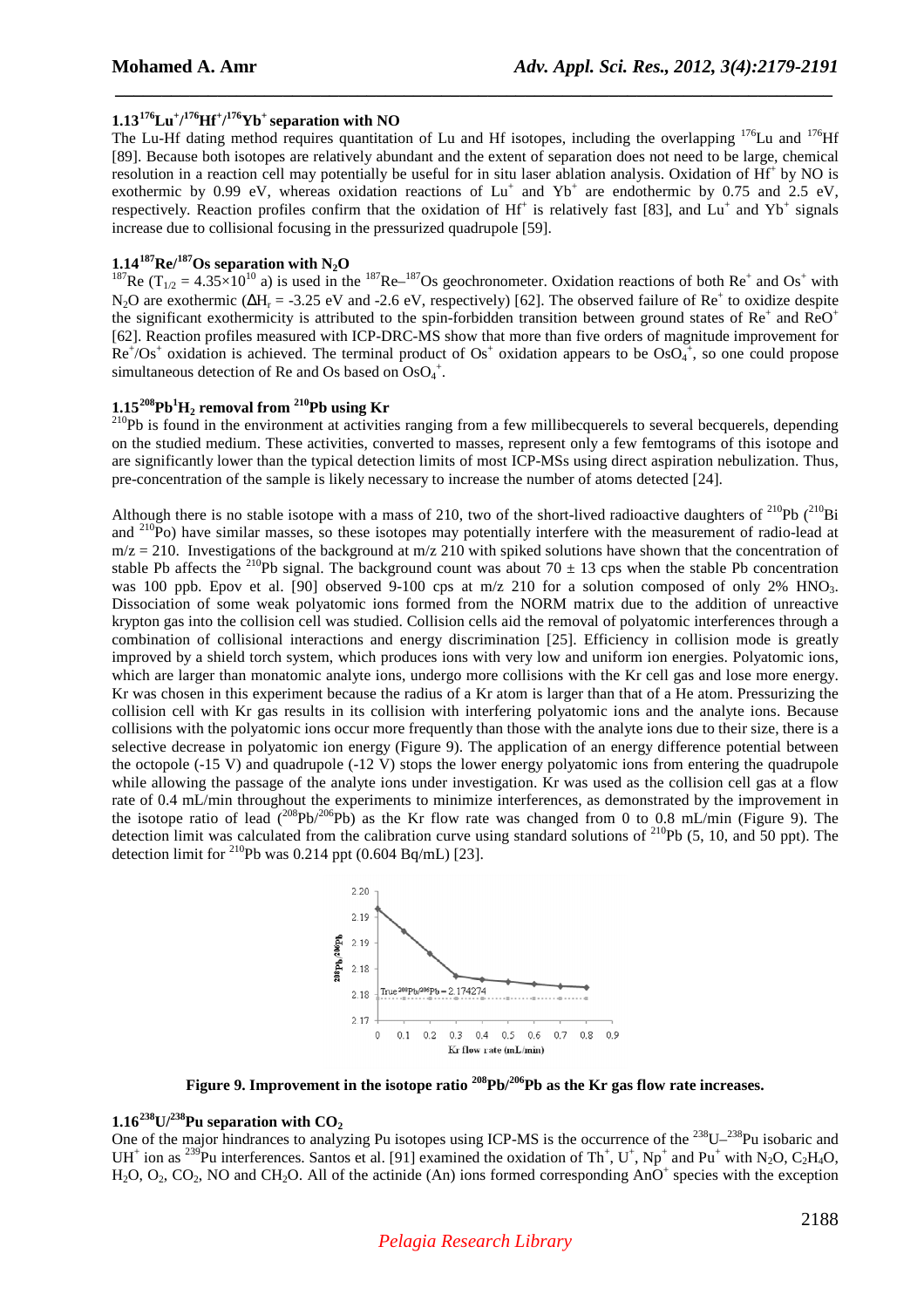of Pu<sup>+</sup>, which did not react with CH<sub>2</sub>O. Vais et al. [92] evaluated the reaction of  $O_2$  and NH<sub>3</sub> with U and Pu in the bandpass reaction cell or dynamic reaction cell (DRC) of the ELAN DRC II mass spectrometer. Both U and Pu demonstrated similar reactivity with  $O<sub>2</sub>$ , giving rise to the corresponding oxides. However, remarkable selectivity in their reaction with NH<sub>3</sub> was observed. While U was rapidly converted into  $UNH_2^+$  and  $UN_2H_4^+$ , Pu remained unreactive in the DRC pressurized with NH<sub>3</sub>. This difference in reactivity enabled the determination of Pu isotopes in urine and water samples containing excess U without a preceding separation procedure. Gourgiotis et al. [93] separated Pu from U by adding  $CO_2$  as a reactive gas to the collision-reaction cell of the ICP-MS. Vais et al. [92] demonstrated that the different reactivities of Pu and U toward  $CO<sub>2</sub>$  gas permit the accurate and precise measurement of Pu and U isotopes in their  $Pu^+$  and  $UO_2^+$  forms with two different  $CO_2$  gas flow rates: 0.4 mL min<sup>-1</sup> for  $Pu^+$  and 1.5 mL min<sup>-1</sup> for  $UO_2^+$ .

 *\_\_\_\_\_\_\_\_\_\_\_\_\_\_\_\_\_\_\_\_\_\_\_\_\_\_\_\_\_\_\_\_\_\_\_\_\_\_\_\_\_\_\_\_\_\_\_\_\_\_\_\_\_\_\_\_\_\_\_\_\_\_\_\_\_\_\_\_\_\_\_\_\_\_\_\_\_*

### **CONCLUSION**

In just a few short years, collision/reaction cell techniques have been developed to the point where they offer unique interference reduction potential for ICP-MS analysis. Complex spectral interferences can be minimized or avoided completely using low-cost instrumentation and readily available gaseous reagents. The required ion–molecule chemistry knowledge is largely available through years of fundamental studies reported in the literature, and there is significant potential for new advances and improvements in the application of these techniques for radioisotopes determination at ultra-trace level.

With better performance than conventional reaction cell ICP-MS, ICP-MS-CRC-MS configuration will offers unrivaled flexibility for solving difficult applications, and new opportunities for advanced research. This configuration will be providing precise control of reaction processes in the collision/reaction cell. This ensures reaction mode results are consistent and reliable, even when the sample composition is complex or variable. For example, if mass selection is performed by the first MS before the ion-molecule reactor, the product ion  $^{150}Gd^{16}O^+$ can be detected at  $m/z$  166 with absence of <sup>166</sup>Er. Another example is detection of  ${}^{40}Ca^{16}O$  and  ${}^{41}Ca^{16}O$  with absence of  ${}^{56}$ Fe and  ${}^{57}$ Fe.

#### **Acknowledgements**

This article was made possible by a NPRP award [NPRP4-1105-1-173] from the Qatar National Research Fund (a member of The Qatar Foundation).

#### **REFERENCES**

[1] Balcaen L, Moens L, Vanhaecke F, *Spectrochim. Acta,***2010,** 65B, 769.

[2] Baba AA, Adekola FA, Olumodeji OO, Lawal M, *Advances in Applied Science Research*, **2011**, 2, 117.

[3] Kutchera W, *Int J Mass Spectrom,* **2005**, 242, 145.

[4] Helal AL, Zahran NF, Amr MA, Abdel El-Lateef AM, Baster II, Mohsen HT, Abbas Y*, Radiochem Acta*, **2004**, 92, 369.

[5] Hou X, 1Roos P, *Anal Chim Acta*, **2008**, 608, 105.

[6] Becker JS, Sela H, Dobrowolska J, Zoriy M, Becker JSU, *Int. J. Mass Spectrom*, **2008**, 270, 1.

[7] Duzgoren-Aydin NS, Avula B, Willett KL, Khan IA, *Environ. Monit Assess*, **2011**, 127 ,51.

[8] Tonietto GB, Godoy JM, Oliveira A.C, De Souza MV, *Anal Bioanal Chem*., **2010**, 397, 1755.

[9] Alsenz H, Zereini F, Wiseman CLS and Püttmann W, *Bioanal Chem*, **2009**, 395, 1919.

[10]Vonderheide AP, Zoriy MV, Izmer AV, Pickhardt C , Caruso JA, Ostapczuk P, Hille R,. Becker JS, *J Anal At Spectrom*, **2004**, 19, 675.

[11]Koppenaal DW, Eiden GC, Barinaga CJ, *J Anal At Spectrom,* **2004,** 19, 561.

[12]Mizobuchi K, Sugiyama N, *Winter Plasma Conference on Plasma Spectrochemistry for Trace Element, Stable Isotope, and Elemental Speciation Analyses, Tucson, Arizona, USA*, January 9 – 14, **2012,** Agilent publication, 5990-9755EN.

[13]Kuwabara T, Yamada N, Kitamoto J, Yamada H, Kondo T, *Winter Plasma Conference on Plasma Spectrochemistry for Trace Element, Stable Isotope, and Elemental Speciation Analyses, Tucson, Arizona, USA,* January 9 – 14, **2012,** Agilent publication, 5990-9755EN.

[14]Takakashi J, Yamada N, *Winter Plasma Conference on Plasma Spectrochemistry for Trace Element, Stable Isotope, and Elemental Speciation Analyses, Tucson, Arizona, USA,* January 9 – 14, **2012**, Agilent publication, 5990-9755EN.

[15]Shikamori Y, Nakano K, Sugiyama N, Kakuta S, *Winter Plasma Conference on Plasma Spectrochemistry for Trace Element, Stable Isotope, and Elemental Speciation Analyses, Tucson, Arizona, USA,* January 9 – 14, **2012**, Agilent publication, 5990-9755EN.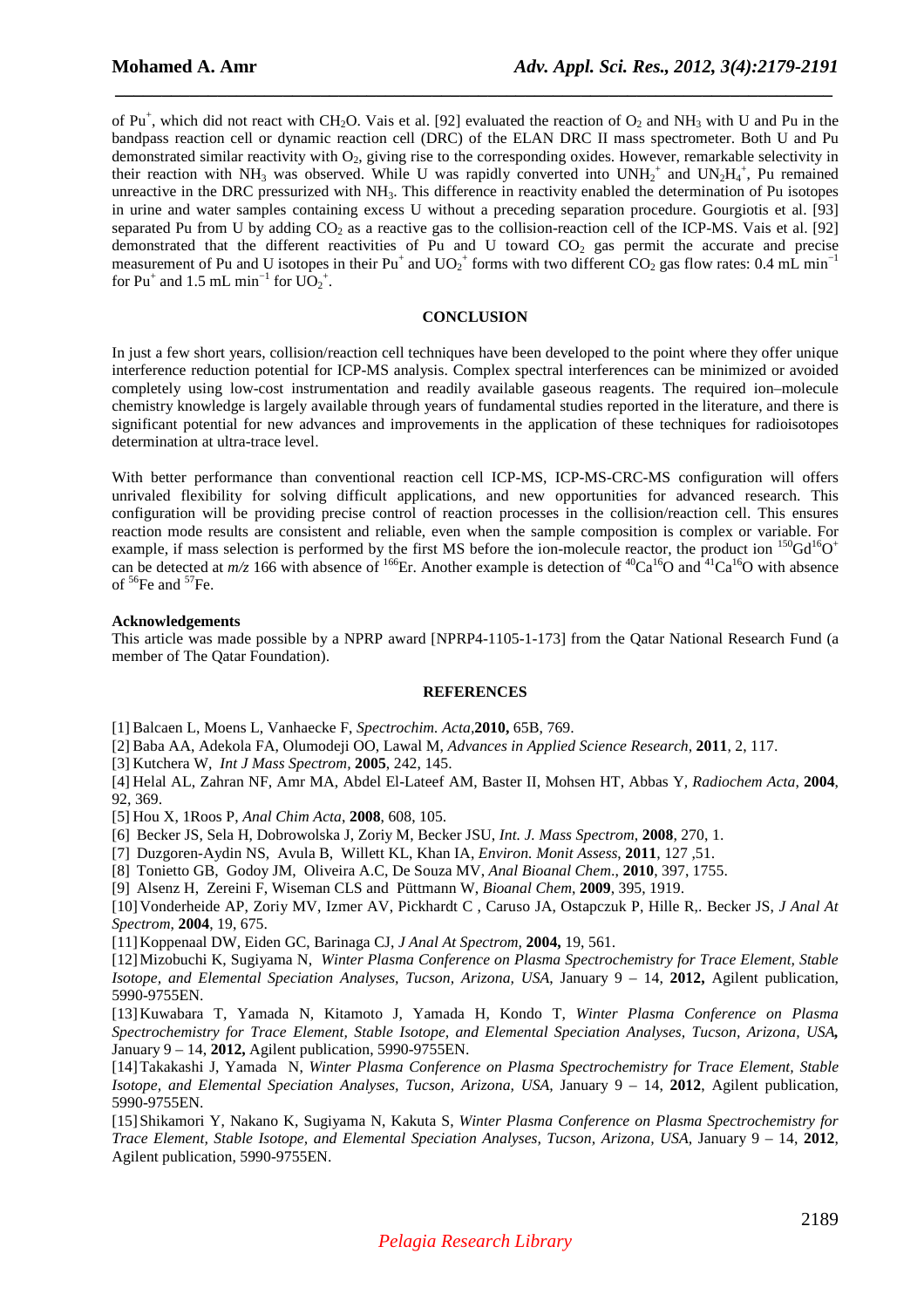[16]Sugiyama N, *Reaction Cell Frontier: Winter Plasma Conference on Plasma Spectrochemistry for Trace Element, Stable Isotope, and Elemental Speciation Analyses, Tucson, Arizona, USA,* January 9 – 14, **2012**, Agilent publication,5990-9755EN.

 *\_\_\_\_\_\_\_\_\_\_\_\_\_\_\_\_\_\_\_\_\_\_\_\_\_\_\_\_\_\_\_\_\_\_\_\_\_\_\_\_\_\_\_\_\_\_\_\_\_\_\_\_\_\_\_\_\_\_\_\_\_\_\_\_\_\_\_\_\_\_\_\_\_\_\_\_\_*

[17]Isnard H, Aubert M, Blanchet P, Brennetot R, Chartier F, Geertsen V, Manuguerra F, *Spectrochim Acta*, , **2006**, 61B ,150.

- [18]Tanner SD, Baranov VI, Bandura DR, *Spectrochim Acta,* **2002***,* 57B, 1361.
- [19]Simpson LA, Hearn R, Merson S, Catterick T, *Talanta*, **2005**, 65, 900.
- [20]Cheng P, Koyanagi G.K, Bohme DK, *Anal. Chim. Acta*, **2008**, 627,148.
- [21]Darrouzés J, Bueno M, Lespés G, Holeman M, Potin-Gautier M, *Talanta*., **2007**, 71, 2080.
- [22] http://www.chem.yorku.ca/profs/bohme/research/research.html.
- [23]Amr M.A, Al-Saad K.A, Helal AI, *Nucl. Instrum. Meth. A.*,**2010**, 615, 237.
- [24]Lias S.G, Bartmess J.E, Liebman J.F, Holmes J.L, Levin R.D, Mallard WG, *J Phys Chem Ref,* , **1988**, *17,* 1 (also see http://webbook.nist.gov/chemistry/).
- [25]Tanner SD, Baranov VI, Vollkopf U, *J Anal Atom Spectrom*, **2000**, 15, 1261.
- [26]Xiaole Sun, Per Andersson, Magnus Land, *J Anal At Spectrom,* **2010**, 25, 156.
- [27]Olesik JW, Jones DR, *J Anal At Spectrom,* **2006**, 21, 141.
- [28]Guoa W, Hua S, Lib X, Zhaob J, Jinb S, Liub W, Zhang H, *Talanta*, **2011**, 84, 887.
- [29]Tanner SD, Li CS, Vais V, Baranov VI, Bandura DR*, Anal. Chem.,* **2004**, 76, 3042.
- [30]Taylor VF, Jackson BP, Chen CY*, Bioanal Chem*, **2008** ,392,1283.
- [31]Gonzales E. R, Garcia S. R, Mahan C, Hang W, *J Radioanal Nucl Chem,* **2005**, 263, 457.
- [32]Baranov VI, Bandura DR, Tanner SD, *Int J Mass Spectrom,* **2005**, 247, 40.
- [33]Litherland AE, Tomski I, Doupe JD, *Nucl Instrum. Meth. B*, **2003**, 204, 720.
- [34]Caraiman D, Koyanagi GK, Bohme DK, *J Phys Chem A*, **2004**, 108, 978.
- [35]Vonderheide AP, Meija J, Tepperman K, Puga A, Pinhas A. R, States JC, Caruso JA, *J Chromatog A*, **2004**, 1024, 129.
- [36]Huerta VD, Reyes LH, Marchante-Gayon JM, Sanchez MLF and Sanz-Medel A, *J Anal At Spectrom,* **2003**, 18, 1243.
- [37]Bandura DR, Ornatsky OI, Liao L, *J Anal At Spectrom,* **2004**, 19, 96.
- [38]Chrastný V, Komárek M, *Chem Pap,* **2009**, 63, 512.
- [39]Chrastný V, Komárek M, Mihaljevič M, Štíchová J*, Anal Bioanal Chem*, **2006**, 385, 962.
- [40]Doupe JP, Litherland AE, Tomski I*,* Zhao XL, *Nucl Instrum Meth* B, **2004**, 223, 323.
- [41]Alsenz H, Zereini F, Wiseman CLS, Püttmann W, *Environ Sc Eng, Urban Airborne Particulate Matter,* **2011**, 261, 1.
- [42]Guo Y, Michael Siu KW, Baranov VI, *J Am Soc Mass Spectr*, **2005**, 16, 957.
- [43]Sun Q, Yuan D, Chen Z, Megharaj M, Naidu R, *Microchim Acta*, **2010**, 169, 41.
- [44]Popp M, Hann S, Mentler A, Fuerhacker M, Stingeder G, Koellensperger G, *Anal Bioanal Chem,* **2008**, 391, 695.
- [45]Favre G, Brennetot R, Chartier F, Vitorge P, *Int J Mass Spectrom,* **2007**, 265, 15.
- [46]Suresh K, Danadurai K, Chellam S, Lee CT, Fraser MP, *Anal Chim Acta,* **2011**, 686, 40.
- [47]Arnold T, Harvey JN, Weiss DJ, *Spectrochim Acta B*, **2008**, 63, 666.
- [48] Avula B, Wang Y-H, Duzgoren-Aydina NS, Khan IA, *Food Chem,* **2011**, 127, 54.
- [49]Baker JA, Schiller M, Bizzarro M, *Geochim Cosmochim Ac*, **2012**, 77, 415.
- [50]Isnard H, Moureau J, Quidelleur S, Gueguen F, Granet M, Favre G, Nonell A, Chartier F, *proceeding of*
- *Advancements in Nuclear Instrumentation Measurement Methods and their Applications conference (ANIMMA), Marseille, France*, 7-10 June **2009**, 1.
- [51]Nriagu J, Nam DH, Ayanwola TA, Dinh H, Erdenechimeg E, Ochir C, Bolormaa TA, *Sci. Total Environ.,* **2012**, 414, 722.
- [52]Boulyga SF, *Int. J. Mass Spectrom.*, **2011**, 307, 200.
- [53]Vajda N, Kim CK, *Appl. Radiat. Isotopes,* **2010**, 68, 2306.
- [54]Matthews DL, Leybourne MI, Peter JM, Scott SD, *J Anal At Spectrom,* **2006**, *21*, 41.
- [55]Abbas K, Cydzik I, Torchio RD, Farina M, Forti E*, J Nanopart Res*, **2010**,12, 2435.
- [56]Carter S, Fisher AS, Goodall PS, Hinds MW, Lancastere S, Shore S, *J Anal At Spectrom,* **2011**, 26, 2319.
- [57]Butler OT, Cairns W, Cookc JM, Davidson CM, *J Anal At. Spectrom,* **2011**, 26, 250.
- [58]Kadar A, Noël L, Chekri R, Vastel C, Millour S, Guérin T, *Talanta*, **2011**, 85, 2605.
- [59]Bandura D.R, Baranov VI, Litherland AE, Tanner SD, *Int J Mass Spectrom,* **2006**, 256, 312.
- [60]Jung K, Yoshida T, Hasegawa S, *J Anal At Spectrom,* **2012**, 27, 131.
- [61]Marshall AG, Hendrickson CL, *Int J Mass Spectrom*, **2002**, 215, 59.
- [62]Lavrov VV, Blagojevic V, Koyanagi GK, Orlova G, Bohme DK, *J Phys Chem A*, **2004**, 108, 5610.
- [63]Martin C, Duchene S, Luais B, Goncalves P, Deloule E, Fournier C, *Mineral Petrol.,* **2010**, 159 , 437.
- [64]Pick D, Leiterer M, Einax JW, *Microchem J*, **2010** ,95 ,315.